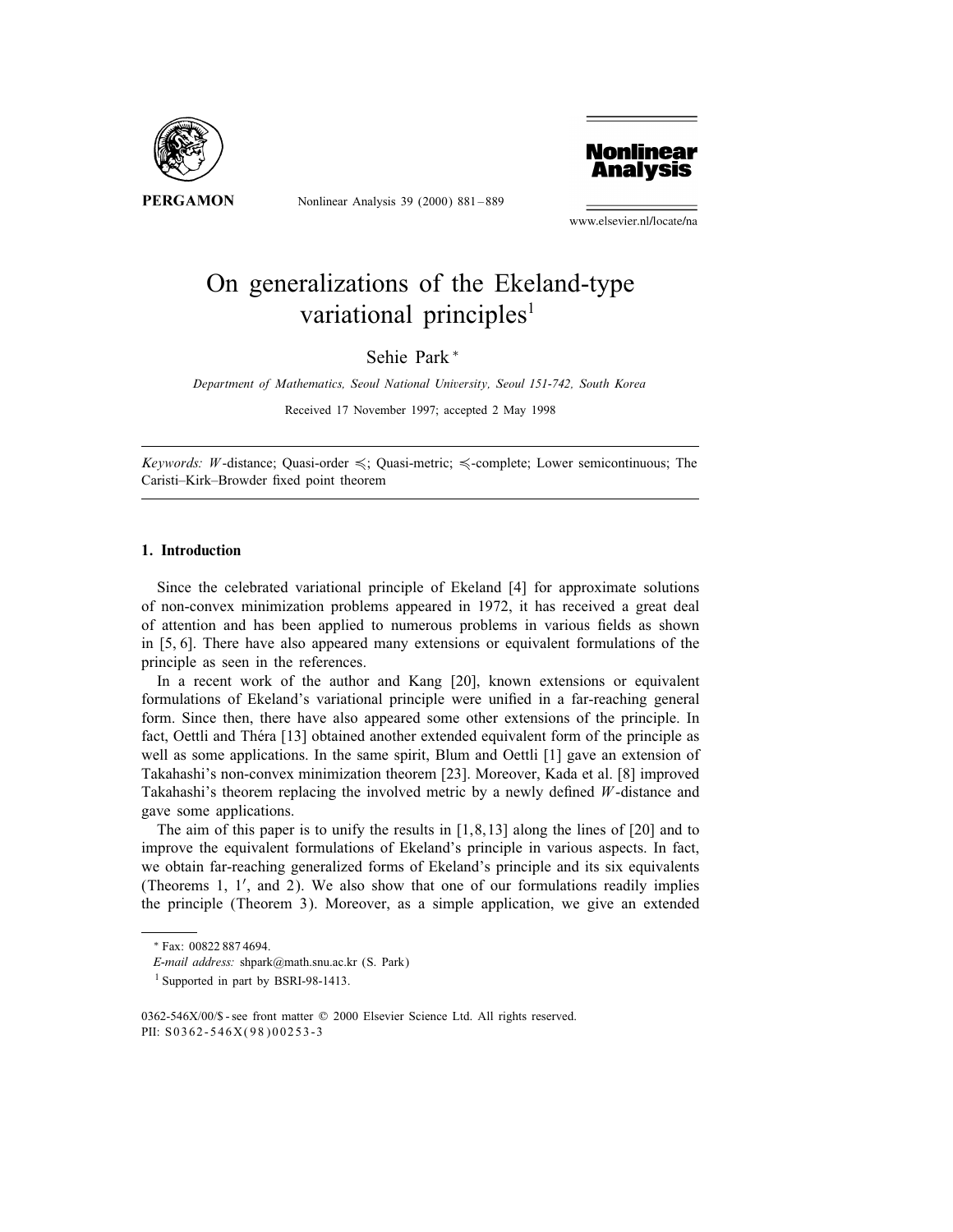form (Theorem 4) of a fixed point theorem of Downing and Kirk [3]. Finally, we add historical remarks.

Note that this paper is a refined version of our earlier announcement on this topic [19].

## 2. Main results

Kada et al. [8] introduced the concept of W-distances for a metric space  $(X,d)$  as follows:

A function  $\omega: X \times X \to [0,\infty)$  is called a *W*-distance on X if the following are satisfied:

(1)  $\omega(x, z) \leq \omega(x, y) + \omega(y, z)$  for any  $x, y, z \in X$ ;

- (2)  $\omega(x, \cdot) : X \to [0, \infty)$  is lower semicontinuous for any  $x \in X$ ; and
- (3) for any  $\varepsilon > 0$ , there exists  $\delta > 0$  such that  $\omega(z, x) \leq \delta$  and  $\omega(z, y) \leq \delta$  imply  $d(x, y) \leq \varepsilon$ .

In  $[8]$ , many examples and properties of *W*-distances were given.

Let X be a non-empty set and  $\leq$  a quasi-order (preorder or pseudo-order; that is, a reflexive and transitive relation) on X. Let  $S(x) = \{y \in X | x \leq y\}$  for  $x \in X$ , and  $\leq$ be the usual order in the extended real number system  $[-\infty, \infty]$ .

Let  $d$  be a quasi-metric (that is, not necessarily symmetric) on  $X$ . Then for the quasimetric space  $(X, d)$ , the concepts of W-distances, Cauchy sequences, completeness, and Banach contractions can be defined.

In a quasi-metric space  $(X,d)$  with a quasi-order  $\leq$ , a set  $S(u)$  for some  $u \in X$  is said to be  $\leq$ -*complete* if every nondecreasing Cauchy sequence in  $S(u)$  converges. For details, see [20] and references therein.

Throughout this paper, let  $\phi: X \times X \to (-\infty, \infty]$  be a function such that

(4)  $\phi(x, z) \leq \phi(x, y) + \phi(y, z)$  for any  $x, y, z \in X$ ;

(5)  $\phi(x, \cdot) : X \to (-\infty, \infty]$  is lower semicontinuous for any  $x \in X$ ; and

(6) there exists an  $x_0 \in X$  such that  $\inf_{y \in X} \phi(x_0, y) > -\infty$ .

The following is our main result in this paper:

**Theorem 1.** Let  $(X,d)$  be a quasi-metric space. Let  $\omega: X \times X \to [0,\infty)$  be a W-distance on X and  $\phi: X \times X \to (-\infty, \infty]$  a function satisfying conditions (4)-(6). Define a quasi-order  $\leq$  on X by

 $x \leq y$  iff  $x = y$  or  $\phi(x, y) + \omega(x, y) \leq 0.$ 

Suppose that there exists a  $u \in X$  such that  $\inf_{y \in X} \phi(u, y) > -\infty$  and  $S(u) = \{y \in X \mid$  $u \leqslant y$  is  $\leqslant$ -complete.

Then the following equivalent statements hold:

(i) There exists a maximal point  $v \in S(u)$ ; that is,

 $\forall w \in X \setminus \{v\}, \quad \phi(v, w) + \omega(v, w) > 0.$ 

(ii) If  $T: S(u) \to 2^X$  satisfies the condition

 $\forall x \in S(u) \backslash T(x) \quad \exists y \in X \backslash \{x\} \quad \text{such that } x \leq y,$ 

then T has a fixed point  $v \in S(u)$ ; that is,  $v \in T(v)$ .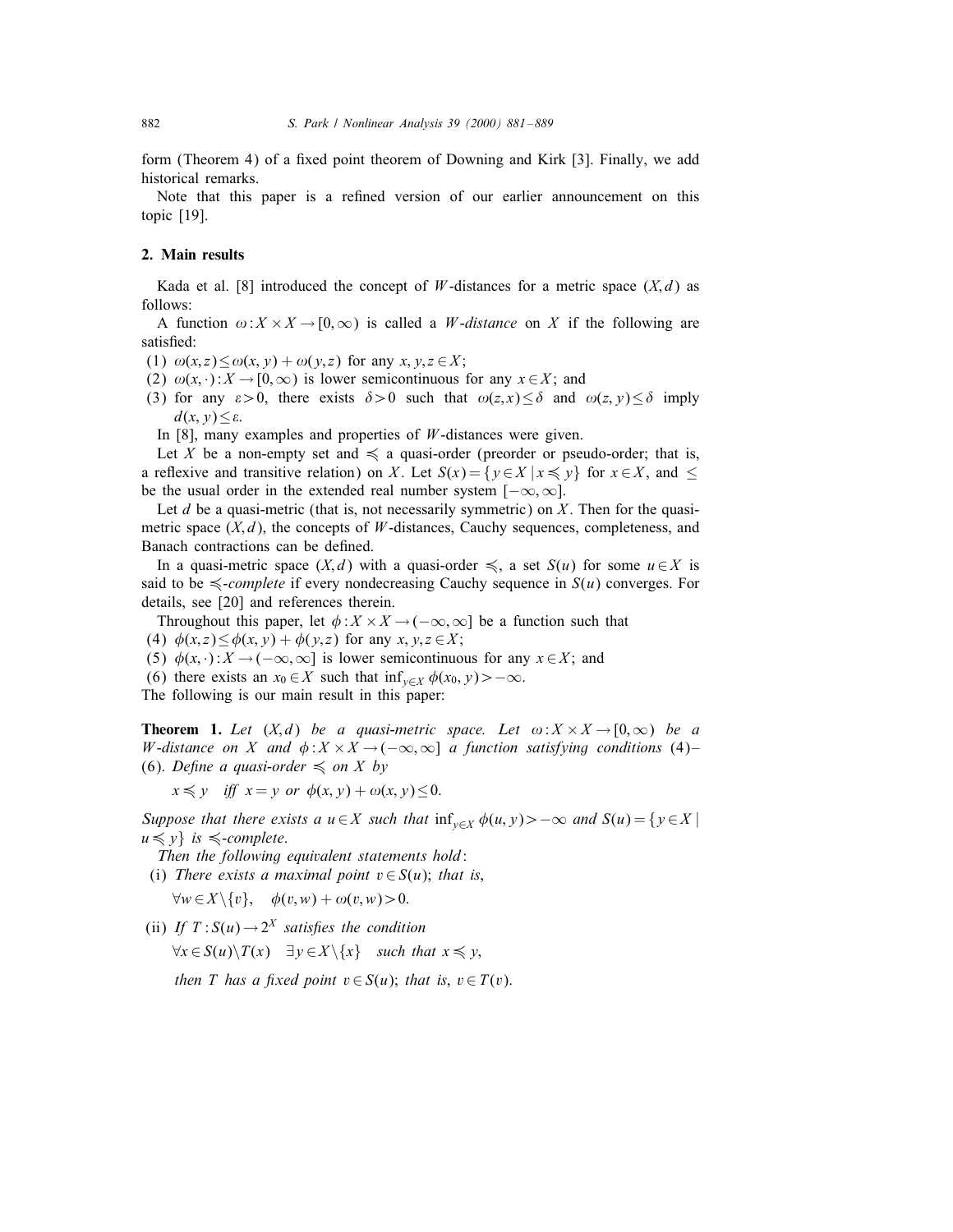(iii) A function  $f: S(u) \to X$  satisfying  $x \leq f(x)$  for all  $x \in S(u)$  has a fixed point. (iv) If  $T: S(u) \to 2^X \setminus \{ \emptyset \}$  satisfies the condition

$$
\forall x \in S(u), \quad \forall y \in T(x), \quad x \leq y \ holds,
$$

then T has a stationary point  $v \in S(u)$ ; that is,  $T(v) = \{v\}$ .

- (v) A family  $\mathcal F$  of functions  $f: S(u) \to X$  satisfying  $x \leq f(x)$  for all  $x \in S(u)$  has a common fixed point  $v \in S(u)$ .
- (vi) If Y is a subset of X such that for each  $x \in S(u) \backslash Y$  there exists  $a z \in S(x) \backslash \{x\}$ , then there exists a  $v \in S(u) \cap Y$ .

**Proof.** (i) By conditions (1) and (4),  $\leq$  is a quasi-order. We construct inductively a sequence of points  $v_n \in S(u)$ . To each  $v_n$  we let

$$
S_n := \{ v \in S(u) \mid v = v_n \text{ or } \phi(v_n, v) + \omega(v_n, v) \leq 0 \} = S(v_n)
$$

and define the number

$$
\gamma_n:=\inf_{v\in S_n}\phi(v_n,v).
$$

Note that each  $S_n$  is a closed subset of the  $\preccurlyeq$ -complete subset  $S(u)$  since  $\phi(v_n, \cdot)$  +  $\omega(v_n, \cdot)$  is l.s.c. by conditions (2) and (5).

Note that  $v_n \in S_n \neq \emptyset$  and that  $\gamma_n \leq 0$ . Let  $u = v_0$ . Then  $S(u) = S_0$  and, by the hypothesis,  $\gamma_0 \ge \inf_{v \in X} \phi(v_0, v) > -\infty$ . Let  $n \ge 1$  and assume that  $v_{n-1}$  with  $\gamma_{n-1} > -\infty$  is already known. Then choose  $v_n \text{ } \in S_{n-1}$  such that

$$
\phi(v_{n-1},v_n)\leq \gamma_{n-1}+\frac{1}{n}.
$$

Since  $v_n \in S_{n-1}$ , for any  $v \in S_n \backslash \{v_n\}$ , we have

$$
\phi(v_{n-1},v) + \omega(v_{n-1},v) \leq \phi(v_{n-1},v_n) + \omega(v_{n-1},v_n) + \phi(v_n,v) + \omega(v_n,v)
$$

$$
\leq \phi(v_n,v) + \omega(v_n,v) \leq 0
$$

and hence  $v \in S_{n-1}$ ; that is,  $S_{n-1} \supset S_n$ . Therefore, we obtain

$$
\gamma_n = \inf_{v \in S_n} \phi(v_n, v) \ge \inf_{v \in S_n} (\phi(v_{n-1}, v) - \phi(v_{n-1}, v_n))
$$
  
 
$$
\ge \inf_{v \in S_{n-1}} (\phi(v_{n-1}, v) - \phi(v_{n-1}, v_n))
$$
  
 
$$
= \gamma_{n-1} - \phi(v_{n-1}, v_n) \ge -\frac{1}{n}.
$$

Therefore, for  $v \in S_n \backslash \{v_n\}$ , we have

$$
\omega(v_n,v)\leq -\phi(v_n,v)\leq -\gamma_n\leq \frac{1}{n}.
$$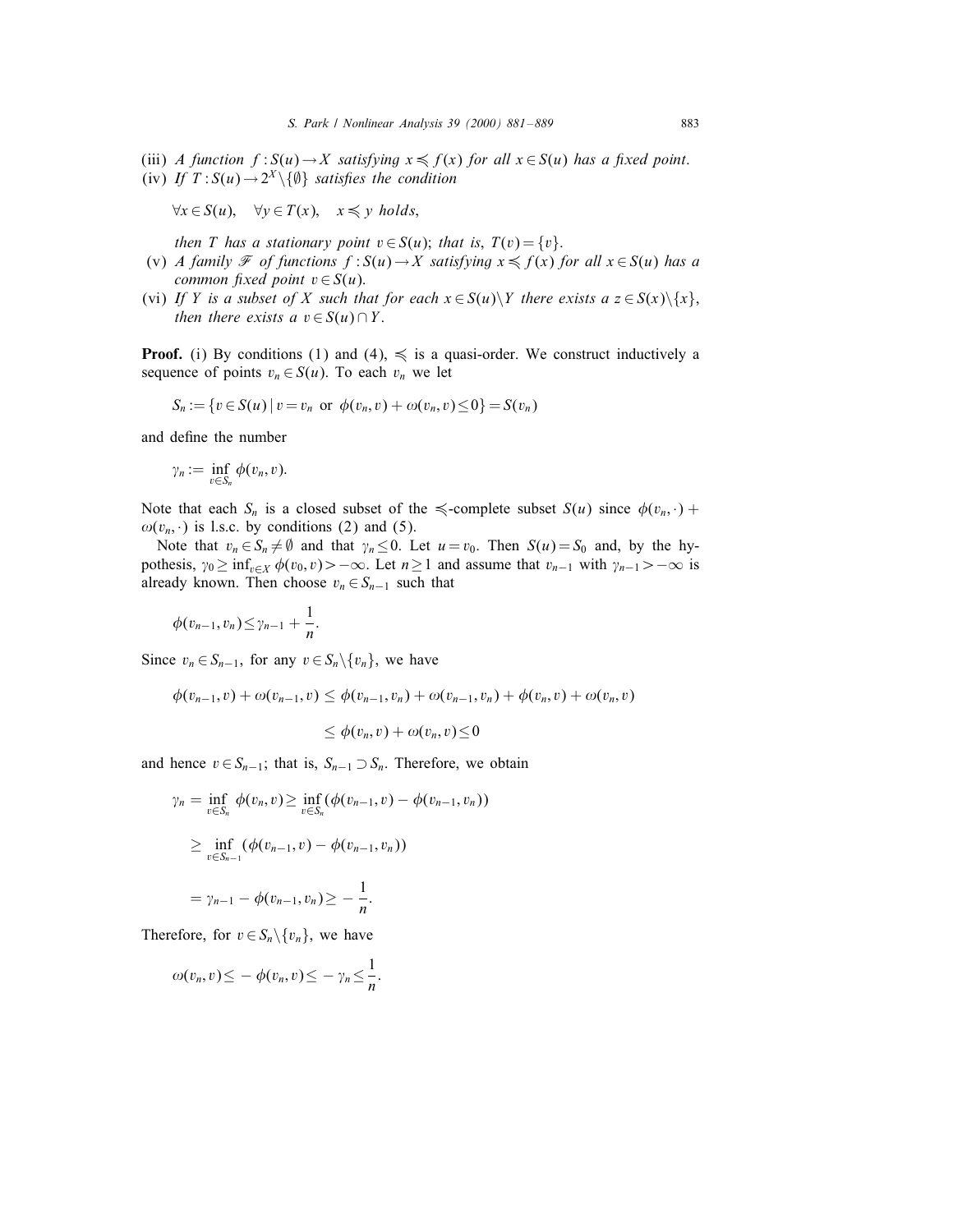Since  $\omega$  is a W-distance, for any  $\varepsilon > 0$  we can choose a sufficiently large n such that

$$
\omega(v_n, v) \leq \frac{1}{n}
$$
 and  $\omega(v_n, v') \leq \frac{1}{n}$  imply  $d(v, v') < \varepsilon$ 

for all  $v, v' \in S_n$ . Therefore the diameters of the sets  $S_n$  tend to zero. Moreover for all  $k \ge n$  we have  $v_k \in S_k \subset S_n$  and hence  $d(v_n, v_k) \le 1/n$ . Thus the sequence  $\{v_n\}$  is Cauchy in the  $\le$ -complete set  $S(u)$  and hence converges to some  $v^* \in S(u)$ . Clearly we have  $v^* \in \bigcap_{n=0}^{\infty} S_n$ . Since the diameters of the sets  $S_n$  tend to zero, we have  $\bigcap_{n=0}^{\infty} S_n = \{v^*\}.$ We claim that v<sup>\*</sup> is maximal. Otherwise, there exists a  $w \in X \setminus \{v^*\}$  such that

 $\phi(v^*, w) + \omega(v^*, w) \leq 0.$ 

Since  $v^* \in S_n$  for all *n* and hence

$$
\phi(v_n,v^*)+\omega(v_n,v^*)\leq 0
$$

and

$$
\phi(v_n, w) + \omega(v_n, w) \leq 0
$$

by the triangle inequalities of  $\phi$  and  $\omega$ . Therefore,  $w \in S_n$  for all n. Therefore, we should have  $w = v^*$ . This contradiction completes our proof of (i).

(i)  $\Rightarrow$  (ii) Suppose  $v \notin T(v)$ . Then there exists a  $v \in X \setminus \{v\}$  such that  $\phi(v, v)$  +  $\omega(v, y) \leq 0$ , which contradicts (i).

 $(ii) \Rightarrow (iii)$  Clear.

(iii)  $\Rightarrow$  (iv) Suppose that T has no stationary point; that is,  $T(x)\$ {x}  $\neq$  Ø for all  $x \in S(u)$ . Choose a choice function f on  $\{T(x)\setminus\{x\} | x \in S(u)\}$ . Then f has no fixed point by its definition. However, for any  $x \in S(u)$ , we have  $x \neq f(x)$  and there exists a  $y = f(x) \in T(x) \setminus \{x\}$  such that  $x \leq y = f(x)$ . Therefore, by (iii), f has a fixed point, a contradiction.

(iv)  $\Rightarrow$  (v) Define a function  $T: S(u) \to 2^X$  by  $T(x) := \{f(x) | f \in \mathcal{F}\}\$  for all  $x \in S(u)$ . Since  $x \le f(x)$  for all  $x \in S(u)$  and all  $f \in \mathcal{F}$ , by (iv), T has a stationary point  $v \in S(u)$ , which is a common fixed point of  $\mathscr{F}$ .

 $(v) \Rightarrow (i)$  Suppose that for any  $x \in S(u)$ , there exists a  $y \in X \setminus \{x\}$  such that  $x \leq y$ . Choose  $f(x)$  to be one of such y. Then  $f: S(u) \to X$  has no fixed point by its definition. However,  $x \leq f(x)$  for all  $x \in S(u)$ . Let  $\mathcal{F} = \{f\}$ . By (v), f has a fixed point, a contradiction.

(i)  $\Rightarrow$  (vi) By (i), there exists a  $v \in S(u)$  such that  $\phi(v, w) + \phi(v, w) > 0$  for all  $w \neq v$ . Then by the hypothesis, we have  $v \in Y$ . Therefore,  $v \in S(u) \cap Y$ .

 $(vi) \Rightarrow (i)$  For all  $x \in X$ , let

$$
A(x) := \{ y \in X \mid x \neq y, \ \phi(x, y) + \omega(x, y) \le 0 \} = S(x) \setminus \{x\}.
$$

Choose  $Y = \{x \in X \mid A(x) = \emptyset\}$ . If  $x \notin Y$ , then there exists a  $z \in A(x)$ . Hence the bypothesis of (vi) is satisfied. Therefore, by (vi), there exists a  $v \in S(u) \cap Y$ . Hence  $A(v) = \emptyset$ ; that is,  $\phi(v, w) + \omega(v, w) > 0$  for all  $w \neq v$ . Hence (i) holds.

This completes our proof.  $\square$ 

Theorem 1'. Under the hypothesis of Theorem 1, the following also holds: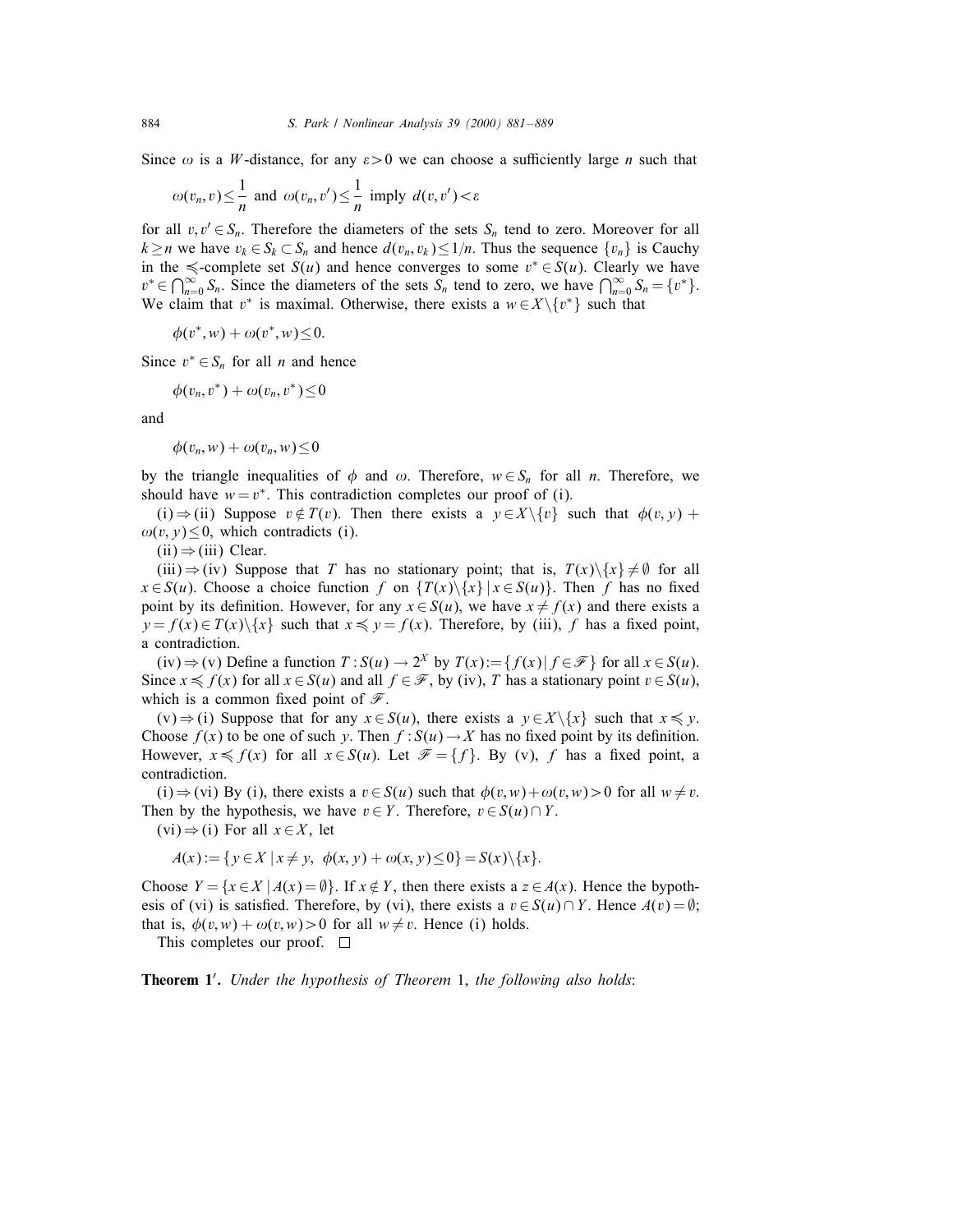(vii) If, for each  $v \in S(u)$  with  $\inf_{v \in X} \phi(v, y) < 0$ , there exists a  $w \in S(v)\setminus \{v\}$ , then there exists an  $x_0 \in S(u)$  such that  $\inf_{y \in X} \phi(x_0, y) \geq 0$ .

In fact, any of (i)–(vi) implies (vii). Conversely, (vii) implies any of (i)–(vi) whenever either (a)  $\omega(x, y) = 0$  implies  $x = y$ ; or (b)  $\phi(x, x) = 0$  for all  $x \in X$ .

**Proof.** (i)  $\Rightarrow$  (vii) Suppose that for any  $x \in S(u)$ , we have  $\inf_{y \in X} \phi(x, y) < 0$ . Then there exists a  $z \in S(x) \setminus \{x\}$ ; that is  $x \prec z$ . However, by (i), there exists a maximal element  $v \in S(u)$ ; that is,  $v \nleq w$  for all  $w \in X \setminus \{v\}$ . This is a contradiction.

 $(vii) \Rightarrow (i)$  Suppose that for each  $v \in S(u)$ , there exists a  $w \in X \setminus \{v\}$  such that

$$
\phi(v, w) + \omega(v, w) \le 0 \quad \text{or } w \in S(v) \setminus \{v\}.
$$

Then by (vii), there exists an  $x_0 \in S(u)$  such that  $\inf_{v \in X} \phi(x_0, y) \ge 0$ . For  $x_0 = v$  and  $x_1 = w$ , we have

$$
\phi(x_0, x_1) + \omega(x_0, x_1) \le 0
$$
 or  $x_1 \in S(x_0) \setminus \{x_0\}.$ 

Note that we should have  $\inf_{y \in X} \phi(x_0, y) = 0$ ; otherwise, we have a contradiction

$$
0 < \inf_{y \in X} \phi(x_0, y) + \omega(x_0, x_1) \leq 0.
$$

Since  $\omega(x_0, x_1) \ge 0$  and  $\phi(x_0, x_1) \le 0$ , we should have  $\phi(x_0, x_1) = \inf_{y \in X} \phi(x_0, y) = 0$  and hence  $\omega(x_0, x_1) = 0$ .

(a) If  $\omega(x_0, x_1) = 0$  implies  $x_0 = x_1$ , then we have a contradiction.

(b) Similarly, for  $x_1 = v \in S(u)$  and  $x_2 = w$ , we have

 $\phi(x_1, x_2) + \omega(x_1, x_2) \leq 0$  or  $x_2 \in S(x_1) \setminus \{x_1\}.$ 

Since  $x_2 \in S(x_1) \setminus \{x_1\} \subset S(x_0)$ , we have either

 $x_2 = x_0$  or  $\phi(x_0, x_2) + \omega(x_0, x_2) \leq 0.$ 

If  $x_2 = x_0$ , then by assumption (b), we have  $\phi(x_0, x_2) = 0$  and  $\omega(x_0, x_2) = 0$ . If  $\phi(x_0, x_2) +$  $\omega(x_0, x_2) \le 0$ ,  $\inf_{y \in X} \phi(x_0, y) = 0$  implies  $\phi(x_0, x_2) = 0$  and  $\omega(x_0, x_2) = 0$  as above.

Now by condition (3),  $\omega(x_0, x_1) = \omega(x_0, x_2) = 0$  implies  $d(x_1, x_2) = 0$ , or  $x_1 = x_2$ . This is a contradiction. This completes our proof.  $\square$ 

The following is a simplified form of Theorems  $1$  and  $1'$ :

**Theorem 2.** Let  $(X,d)$  be a complete quasi-metric space,  $\omega: X \times X \rightarrow [0,\infty)$  a Wdistance on X,  $\phi: X \times X \to (-\infty, \infty]$  a function satisfying conditions (4)-(6), and  $x_0 \in X$  satisfying  $\inf_{y \in X} \phi(x_0, y) > -\infty$  in condition (6). Define a quasi-order  $\preccurlyeq$ on X by

 $x \leq y$  iff  $x = y$  or  $\phi(x, y) + \omega(x, y) \leq 0.$ 

Then the following holds:

(i) There exists a maximal point  $v \in S(x_0)$ ; that is,  $v \leq w$  implies  $v = w$ .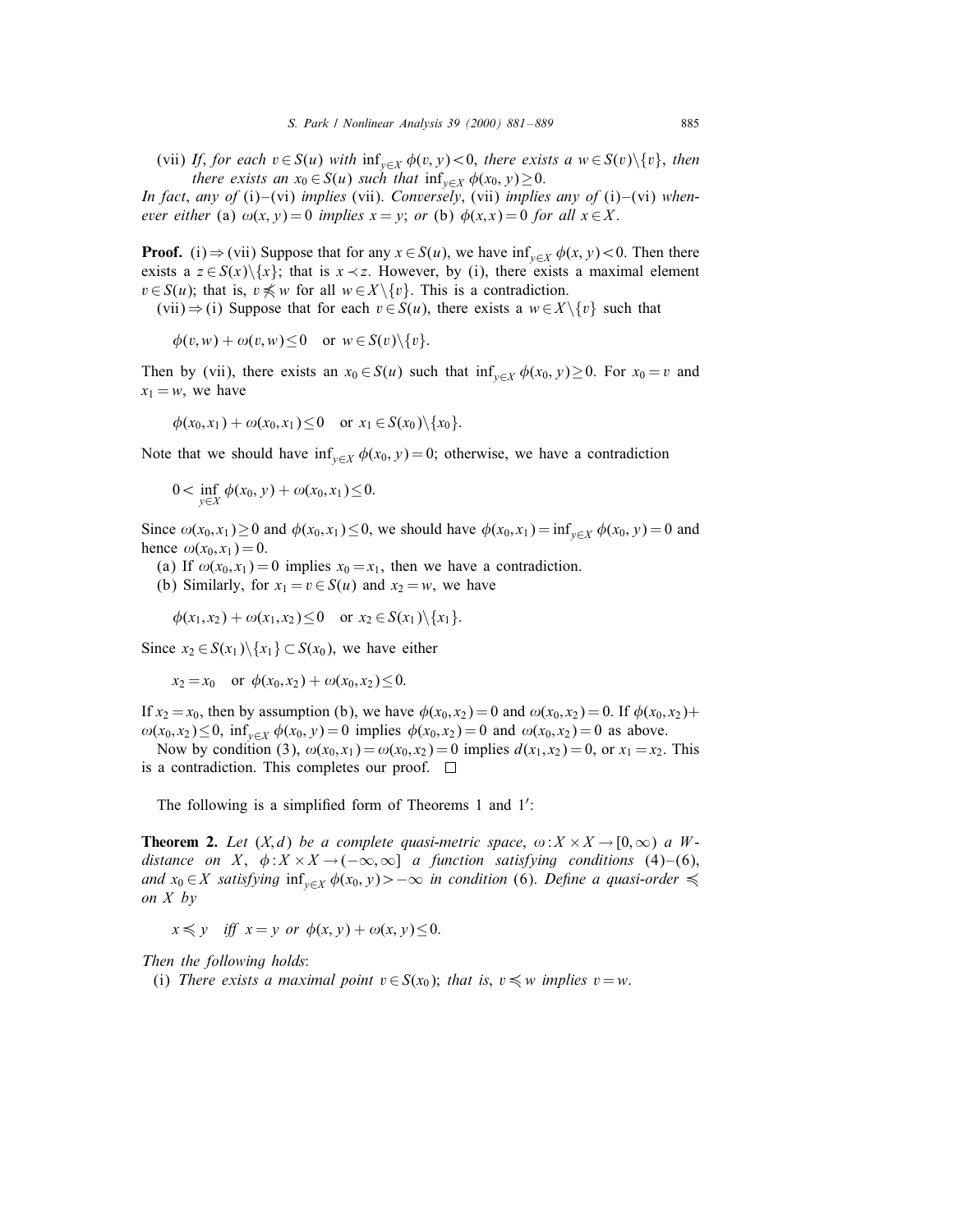(ii) If  $T: X \to 2^X$  satisfies

 $\forall x \in X \setminus T(x) \quad \exists y \in X \setminus \{x\} \quad \text{such that } x \leq y,$ 

then  $T$  has a fixed point.

- (iii) A function  $f: X \to X$  satisfying  $x \leq f(x)$  for all  $x \in X$  has a fixed point.
- (iv) If  $T: X \to 2^X \setminus \{\emptyset\}$  satisfies

$$
\forall x \in X \quad \forall y \in T(x), \quad x \leq y,
$$

then T has a stationary point.

- (v) A family  $\mathcal F$  of functions  $f: X \to X$  such that  $x \leq f(x)$  for all  $x \in X$  has a common fixed point.
- (vi) If Y is a subset of X such that for each  $x \in X \backslash Y$  there exists a  $z \in X \backslash \{x\}$  such that  $x \leq z$ , then we have  $S(x_0) \cap Y \neq \emptyset$ .
- (vii) If, for each  $v \in X$  with  $\inf_{v \in X} \phi(v, y) < 0$ , there exists a  $w \neq v$  such that  $v \leq w$ , then there exists an  $x_0 \in \overline{X}$  such that  $\inf_{y \in X} \phi(x_0, y) \geq 0$ .

**Proof.** Since there exists an  $x_0 \in X$  such that  $\inf_{y \in X} \phi(x_0, y) > -\infty$  by (6), put  $u = x_0$ and  $S(u) = \{y \in X \mid u \leq y\} = \{y \in X \mid y = u \text{ or } \phi(u, y) + \omega(u, y) \leq 0\}$ . Since  $\phi(u, \cdot)$  +  $\omega(u, \cdot)$  is l.s.c. by conditions (2) and (5),  $S(u)$  is a closed subset of the complete space  $(X, d)$ . Therefore,  $S(u)$  is complete and hence  $\leq$ -complete. Now, we can apply Theorems 1 and  $1'$ .

From Theorem 2(i), we deduce the following well-known central result of Ekeland [6] on the variational principle for approximate solutions of minimization problems.

**Theorem 3** (Ekeland [6]). Let  $(X,d)$  be a complete quasi-metric space, and  $F: X \rightarrow Y$  $(-\infty,\infty]$  a proper lower semicontinuous function bounded from below. Let  $\varepsilon > 0$  be given, and a point  $u \in X$  such that  $F(u) \leq \inf_X F + \varepsilon$ . Then for any  $\lambda > 0$ , there exists a point  $v \in B(u, \lambda) = \{x \in X \mid d(u, x) \leq \lambda\}$  such that

 $F(v) \leq F(u)$  and  $F(w) > F(v) - \varepsilon \lambda^{-1} d(v, w)$  for any  $w \in X$ ,  $w \neq v$ .

**Proof.** Let  $\omega(x, y) = \varepsilon \lambda^{-1}d(x, y)$  and  $\phi(x, y) = F(y) - F(x)$  for  $x, y \in X$  (here we let  $\phi(x, y) = 0$  if  $F(x) = F(y) = \infty$ ). Then conditions (1)–(5) for  $\omega$  and  $\phi$  are clearly satisfied. For condition (6), let  $x_0 = u$ . Then  $\inf_{y \in X} \phi(x_0, y) = \inf_{x} F - F(x_0) \ge -\varepsilon > -\infty$ by hypothesis.

Now all of the requirements of Theorem 2 are satisfied. Therefore, by Theorem  $2(i)$ , there exists a point  $v \in S(u)$  such that

$$
\phi(v, w) + \omega(v, w) > 0 \quad \text{for all } w \in X \setminus \{v\}.
$$

It suffices to show that  $F(v) \leq F(u)$  and  $v \in B(u, \lambda)$ . Since  $v \in S(u)$ , we have

 $\phi(u, v) + \omega(u, v) \leq 0.$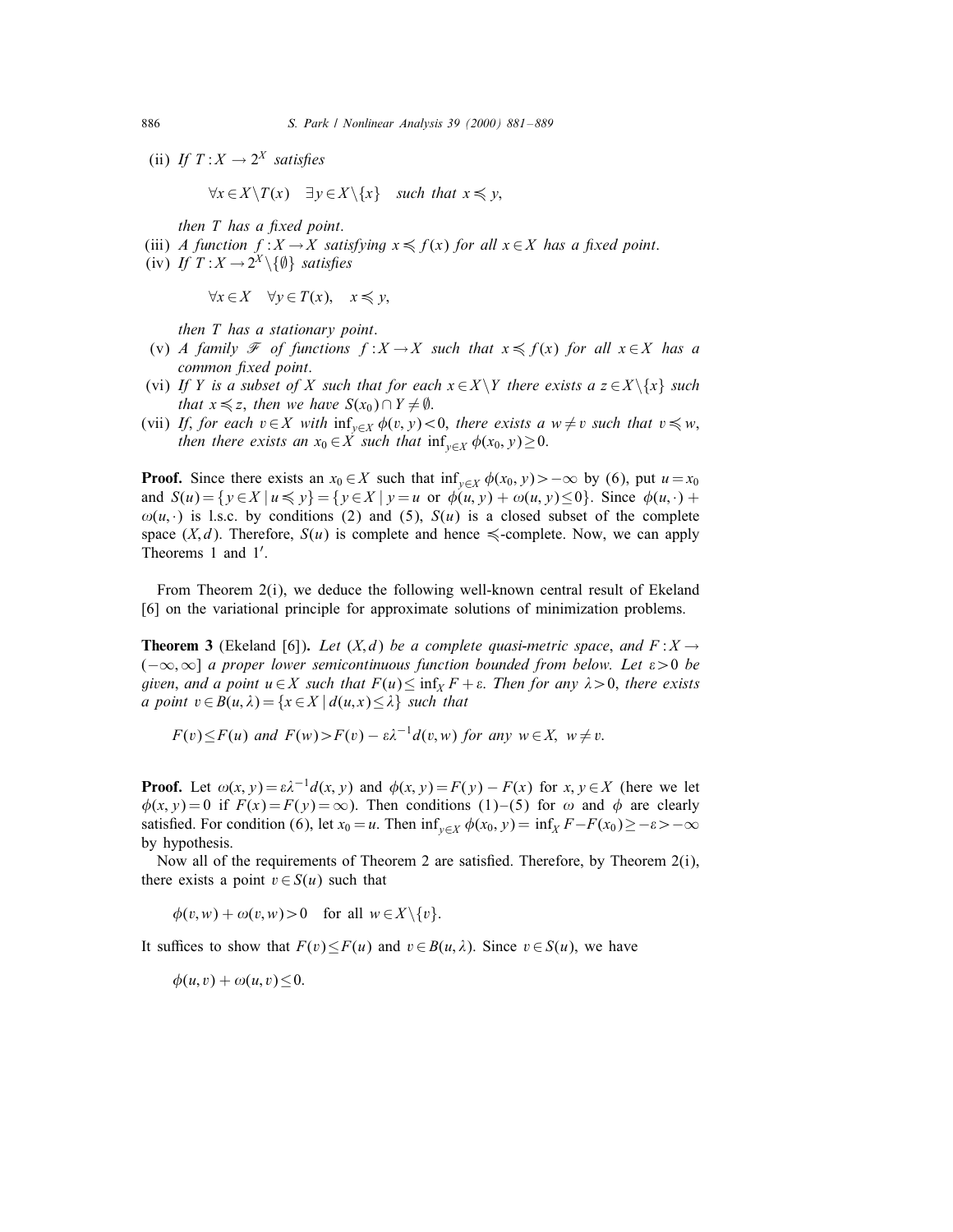Since  $\omega(u, v) \geq 0$ , we should have

$$
0 \ge \phi(u, v) = F(v) - F(u) \quad \text{or } F(v) \le F(u).
$$

Moreover,

$$
\omega(u,v) = \varepsilon \lambda^{-1} d(u,v) \leq -\phi(u,v) = F(u) - F(v) \leq F(x_0) - \inf_X F \leq \varepsilon
$$

by hypothesis, and hence

 $\varepsilon \lambda^{-1} d(u, v) \leq \varepsilon$  or  $d(u, v) \leq \lambda$ .

This completes our proof.  $\square$ 

As a simple application of Theorem  $2(iii)$ , we extend a fixed point theorem of Downing and Kirk [3].

**Theorem 4.** Let X and Z be complete quasi-metric spaces with W-distances  $\omega_X$ and  $\omega_z$ , respectively, and  $f : X \to X$  a function. Suppose there exist a closed map  $g: X \to Z$  and a function  $\phi: g(X) \times g(X) \to (-\infty, \infty]$  satisfying conditions (4)-(6) on  $g(X)$  such that

$$
\phi(g(x), gf(x)) + \max\{\omega_X(x, f(x)), \omega_Z(g(x), gf(x))\} \leq 0 \quad \text{for } x \in X.
$$

Then  $f$  has a fixed point.

Proof. It is easily checked that

 $\omega(x, y) = \max{\{\omega_X(x, y), \omega_Z(g(x), g(y))\}}$  for  $x, y \in X$ 

is a W-distance on X, and that the function  $\phi'$  defined on  $X \times X$  by

 $\phi'(x, y) = \phi(g(x), g(y))$  for  $x, y \in X$ 

satisfies conditions (4)–(6). Hence, for each  $x \in X$ ,

 $\phi'(x, f(x)) + \omega(x, f(x)) \leq 0$  or  $x \leq f(x)$ .

Therefore,  $f$  has a fixed point by Theorem 2(iii).

Note that Theorem 4 reduces to the theorem of Downing and Kirk [3] whenever  $\omega_X$ and  $\omega_z$  are distances and  $\phi(x, y) = F(y) - F(x)$  for a function F as in Theorem 3.

## 3. Historical remarks

(1) The primitive versions of Theorem 2 for  $\omega = d$  and  $\phi(x, y) = F(y) - F(x)$ , where  $F: X \to (-\infty, \infty]$  is a proper lower semicontinuous function on X bounded from below, were obtained by the following authors:

- (i) Phelps  $[22]$  and Ekeland  $[4-6]$ .
- (ii) Tuy [24], Penot [21], and Mizoguchi and Takahashi [12].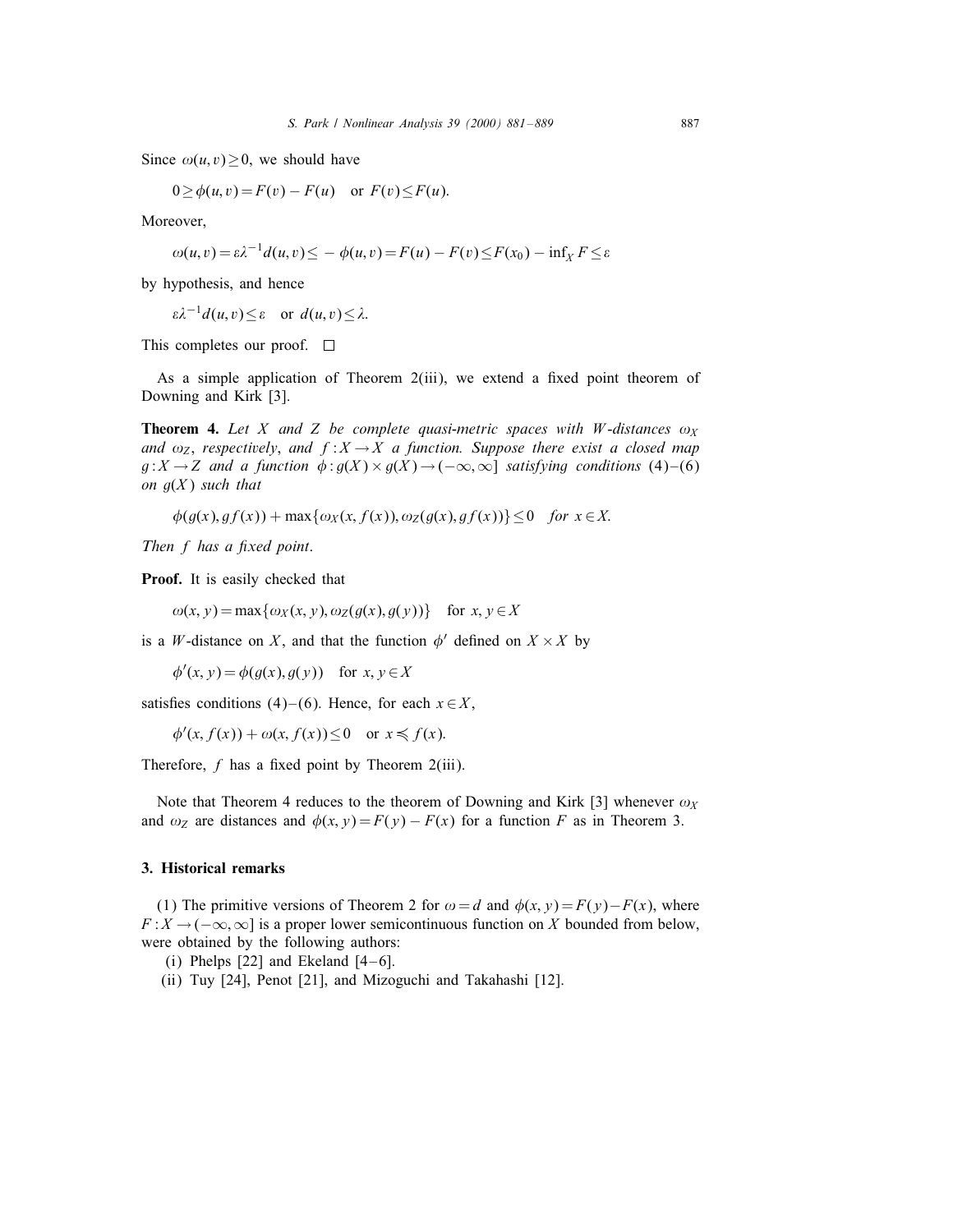- (iii) Caristi et al. [2].
- (iv) Maschler and Peleg [11].
- (v) Kasahara [9].
- (vi) Takahashi [23].

Each of those authors applied their results to various problems. Note that some of the proofs of the above results are simplied or replaced by constructive ones in this paper.

(2) The equivalency of Theorem  $2(i)$  –(v) for primitive versions and their generalizations were given in  $[14-18]$ .

(3) Quasi-metric versions of Theorem 1(i) and (iii) for primitive versions were due to Hicks [7] and Theorem  $1(i)-(v)$  and Theorem  $1'(vii)$  to Park and Kang [20]. For some other related results, see [20].

(4) Oettli and Théra [13] obtained Theorem 2(vi) for  $\omega = d$  and showed that (i), (ii), (vi), and (vii) are equivalent. In the same spirit, Blum and Oettli [1] gave a proof of Theorem  $2(vii)$ . Note that, in [1, 13], the authors assumed that the space is metric and that  $\phi(x, x) = 0$  for all x in addition to conditions (4)–(6).

(5) The concept of *W*-distances was introduced by Kada et al.  $[8]$ . In fact, Theorem 2(vii) for  $\phi(x, y) = F(y) - F(x)$  as above was proved in [8] as a generalization of earlier works of Ume [25], Kim et al. [10], and others. In [8], a number of contractive type fixed point theorems were shown to be consequences of Theorem  $2(vii)$ .

(6) Note that all of the above authors obtained particular forms of Theorems 1 and  $1'$  or Theorem 2. Applications of Theorems 1 and 2 can be seen in the papers quoted above and references therein. Especially, for new applications of (vi) and (vii), see [13, 8].

#### References

- [1] E. Blum, W. Oettli, From optimization and variational inequalities to equilibrium problems, Math. Students 63 (1994) 123-145.
- [2] J. Caristi, Fixed point theorems for mappings satisfying inwardness conditions, Trans. Amer. Math. Soc. 215 (1976) 241– 251.
- [3] D. Downing, W.A. Kirk, A generalization of Caristi's theorem with applications to nonlinear mapping theory, Pacific J. Math. 69 (1977) 339-346.
- [4] I. Ekeland, Sur les probemes variationnels, C.R. Acad. Sci. Paris 275 (1972) 1057 –1059.
- [5] I. Ekeland, On the variational principle, J. Math. Anal. Appl. 47 (1974) 324–353.
- [6] I. Ekeland, Nonconvex minimization problems, Bull. Amer. Math. Soc. 1 (1979) 443 474.
- [7] T.L. Hicks, Some fixed point theorems, Radovi Mat.  $5$  (1989) 115–119.
- [8] O. Kada, T. Suzuki, W. Takahashi, Nonconvex minimization theorems and fixed point theorems in complete metric spaces, Math. Japonica 44 (1996) 381– 391.
- [9] S. Kasahara, On fixed points in partially ordered sets and Kirk-Caristi theorem, Math. Sem. Notes Kobe Univ. 3 (1975) 229-232.
- [10] T.H. Kim, E.S. Kim, S.S. Shin, Minimization theorems relating to fixed point theorems on complete metric spaces, Math. Japonica 45 (1997) 97 –102.
- [11] M. Maschler, B. Peleg, Stable sets and stable points of set-valued dynamic systems, SIAM J. Control 14 (1976) 985 – 995.
- [12] N. Mizoguchi, W. Takahashi, Fixed point theorems for multivalued mappings on complete metric spaces, J. Math. Anal. Appl. 141 (1989) 177 –188.
- [13] W. Oettli, M. Thera, Equivalents of Ekeland's principle, Bull. Austr. Math. Soc. 48 (1993) 385 392.